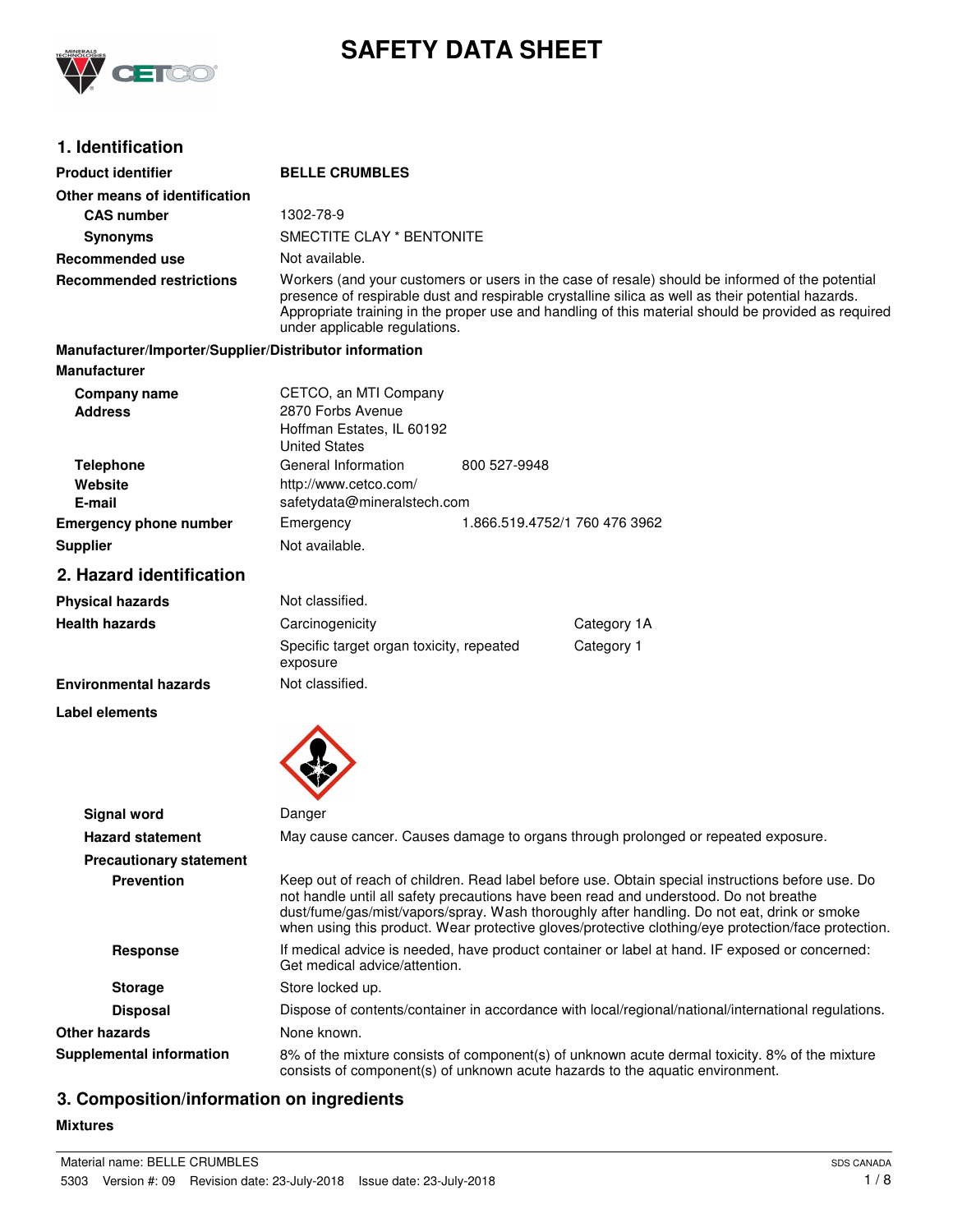| <b>Chemical name</b>                                                         | Common name and synonyms                                                                                                                                                                                                                                                                                                                                                                                                                                                             | <b>CAS number</b> | %          |
|------------------------------------------------------------------------------|--------------------------------------------------------------------------------------------------------------------------------------------------------------------------------------------------------------------------------------------------------------------------------------------------------------------------------------------------------------------------------------------------------------------------------------------------------------------------------------|-------------------|------------|
| SILICA, CRYSTALLINE, QUARTZ                                                  |                                                                                                                                                                                                                                                                                                                                                                                                                                                                                      | 14808-60-7        | $5 - 10$   |
| SILICA, CRYSTALLINE,<br><b>CRISTOBALITE</b>                                  |                                                                                                                                                                                                                                                                                                                                                                                                                                                                                      | 14464-46-1        | $1 - < 3$  |
| Other components below reportable levels                                     |                                                                                                                                                                                                                                                                                                                                                                                                                                                                                      |                   | $90 - 100$ |
| <b>Constituents</b>                                                          |                                                                                                                                                                                                                                                                                                                                                                                                                                                                                      |                   |            |
| <b>Chemical name</b>                                                         | Common name and synonyms                                                                                                                                                                                                                                                                                                                                                                                                                                                             | <b>CAS number</b> | %          |
| <b>INERT OR</b><br><b>NUISANCE DUSTS</b>                                     | <b>PARTICLES NOT OTHERWISE</b><br><b>REGULATED</b>                                                                                                                                                                                                                                                                                                                                                                                                                                   | <b>SEQ250</b>     |            |
|                                                                              | All concentrations are in percent by weight unless ingredient is a gas. Gas concentrations are in percent by volume.                                                                                                                                                                                                                                                                                                                                                                 |                   |            |
| <b>Composition comments</b>                                                  | Occupational Exposure Limits for constituents are listed in Section 8.                                                                                                                                                                                                                                                                                                                                                                                                               |                   |            |
| 4. First-aid measures                                                        |                                                                                                                                                                                                                                                                                                                                                                                                                                                                                      |                   |            |
| Inhalation                                                                   | Move to fresh air. Call a physician if symptoms develop or persist.                                                                                                                                                                                                                                                                                                                                                                                                                  |                   |            |
| <b>Skin contact</b>                                                          | Wash off with soap and water. Get medical attention if irritation develops and persists.                                                                                                                                                                                                                                                                                                                                                                                             |                   |            |
| Eye contact                                                                  | Rinse with water. Get medical attention if irritation develops and persists.                                                                                                                                                                                                                                                                                                                                                                                                         |                   |            |
| Ingestion                                                                    | Rinse mouth. Get medical attention if symptoms occur.                                                                                                                                                                                                                                                                                                                                                                                                                                |                   |            |
| <b>Most important</b><br>symptoms/effects, acute and<br>delayed              | Prolonged exposure may cause chronic effects.                                                                                                                                                                                                                                                                                                                                                                                                                                        |                   |            |
| Indication of immediate<br>medical attention and special<br>treatment needed | Provide general supportive measures and treat symptomatically. Keep victim under observation.<br>Symptoms may be delayed.                                                                                                                                                                                                                                                                                                                                                            |                   |            |
| <b>General information</b>                                                   | IF exposed or concerned: Get medical advice/attention. If you feel unwell, seek medical advice<br>(show the label where possible). Ensure that medical personnel are aware of the material(s)<br>involved, and take precautions to protect themselves.                                                                                                                                                                                                                               |                   |            |
| 5. Fire-fighting measures                                                    |                                                                                                                                                                                                                                                                                                                                                                                                                                                                                      |                   |            |
| Suitable extinguishing media                                                 | Water fog. Foam. Dry chemical powder. Carbon dioxide (CO2).                                                                                                                                                                                                                                                                                                                                                                                                                          |                   |            |
| <b>Unsuitable extinguishing</b><br>media                                     | Do not use water jet as an extinguisher, as this will spread the fire.                                                                                                                                                                                                                                                                                                                                                                                                               |                   |            |
| Specific hazards arising from<br>the chemical                                | During fire, gases hazardous to health may be formed.                                                                                                                                                                                                                                                                                                                                                                                                                                |                   |            |
| Special protective equipment<br>and precautions for firefighters             | Self-contained breathing apparatus and full protective clothing must be worn in case of fire.                                                                                                                                                                                                                                                                                                                                                                                        |                   |            |
| <b>Fire fighting</b><br>equipment/instructions                               | Move containers from fire area if you can do so without risk.                                                                                                                                                                                                                                                                                                                                                                                                                        |                   |            |
| <b>Specific methods</b>                                                      | Use standard firefighting procedures and consider the hazards of other involved materials.                                                                                                                                                                                                                                                                                                                                                                                           |                   |            |
| <b>General fire hazards</b>                                                  | No unusual fire or explosion hazards noted.                                                                                                                                                                                                                                                                                                                                                                                                                                          |                   |            |
| 6. Accidental release measures                                               |                                                                                                                                                                                                                                                                                                                                                                                                                                                                                      |                   |            |
| Personal precautions,<br>protective equipment and<br>emergency procedures    | Keep unnecessary personnel away. Keep people away from and upwind of spill/leak. Ensure<br>adequate ventilation. Local authorities should be advised if significant spillages cannot be<br>contained. For personal protection, see section 8 of the SDS.                                                                                                                                                                                                                             |                   |            |
| <b>Methods and materials for</b><br>containment and cleaning up              | Put material in suitable, covered, labeled containers. For waste disposal, see section 13 of the<br>SDS.                                                                                                                                                                                                                                                                                                                                                                             |                   |            |
| <b>Environmental precautions</b>                                             | Avoid discharge into drains, water courses or onto the ground.                                                                                                                                                                                                                                                                                                                                                                                                                       |                   |            |
| 7. Handling and storage                                                      |                                                                                                                                                                                                                                                                                                                                                                                                                                                                                      |                   |            |
| Precautions for safe handling                                                | Obtain special instructions before use. Do not handle until all safety precautions have been read<br>and understood. Keep formation of airborne dusts to a minimum. Do not breathe dust. Avoid<br>prolonged exposure. When using, do not eat, drink or smoke. Should be handled in closed<br>systems, if possible. Provide adequate ventilation. Wear appropriate personal protective<br>equipment. Wash hands thoroughly after handling. Observe good industrial hygiene practices. |                   |            |
| Conditions for safe storage,<br>including any incompatibilities              | Store locked up. Store in original tightly closed container. Keep out of the reach of children. Store<br>away from incompatible materials (see Section 10 of the SDS).                                                                                                                                                                                                                                                                                                               |                   |            |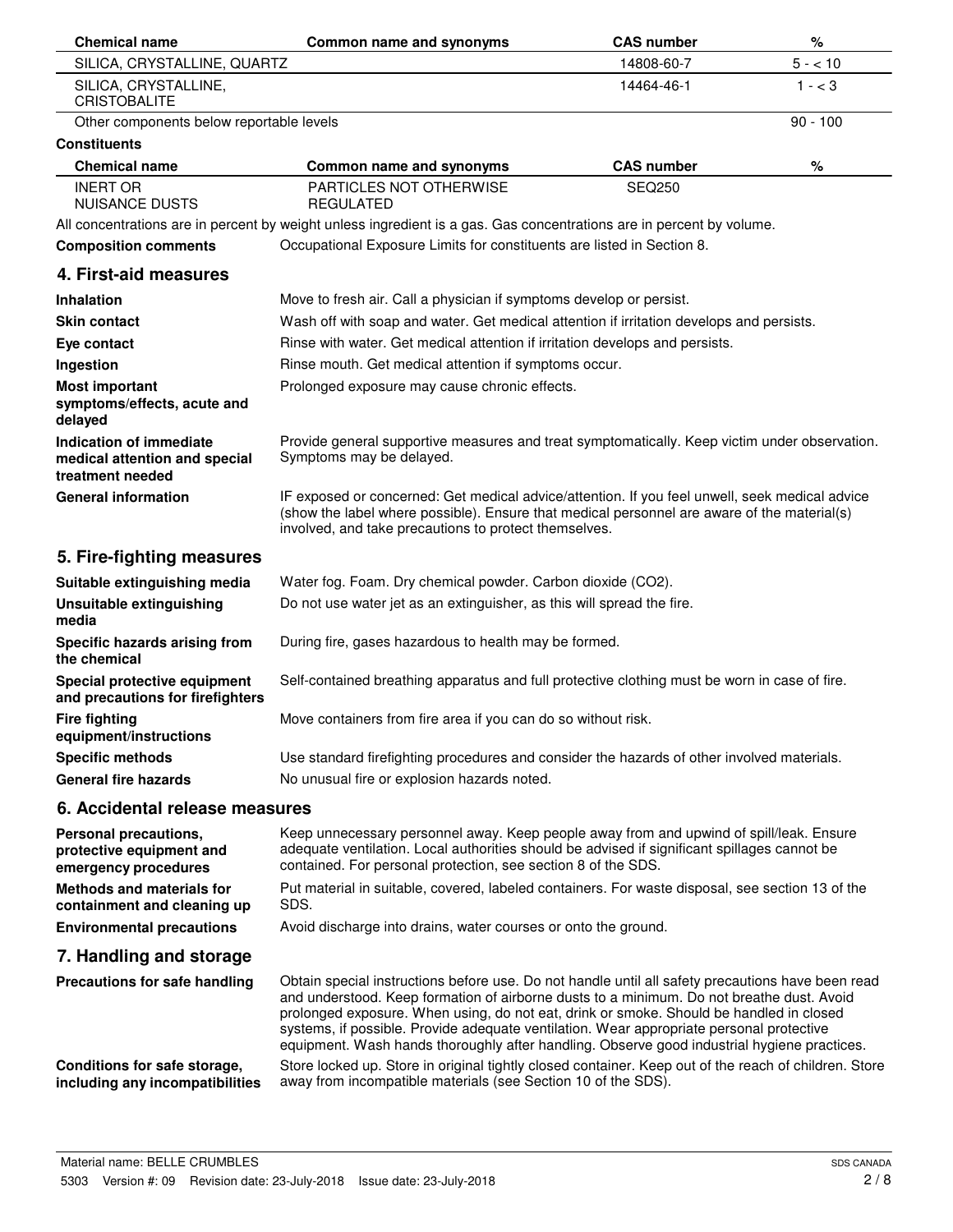# **8. Exposure controls/personal protection**

#### **Occupational exposure limits**

| <b>US. ACGIH Threshold Limit Values</b><br><b>Components</b> | <b>Type</b>                                                                                                                                                                                                                                                                                                                                                                                            | Value                | <b>Form</b>           |
|--------------------------------------------------------------|--------------------------------------------------------------------------------------------------------------------------------------------------------------------------------------------------------------------------------------------------------------------------------------------------------------------------------------------------------------------------------------------------------|----------------------|-----------------------|
| SILICA, CRYSTALLINE,<br>QUARTZ (CAS 14808-60-7)              | <b>TWA</b>                                                                                                                                                                                                                                                                                                                                                                                             | $0.025$ mg/m3        | Respirable fraction.  |
| <b>Components</b>                                            | Canada. Alberta OELs (Occupational Health & Safety Code, Schedule 1, Table 2)<br><b>Type</b>                                                                                                                                                                                                                                                                                                           | Value                | <b>Form</b>           |
| SILICA, CRYSTALLINE,<br>QUARTZ (CAS 14808-60-7)              | <b>TWA</b>                                                                                                                                                                                                                                                                                                                                                                                             | $0.025$ mg/m3        | Respirable particles. |
| <b>Constituents</b>                                          | <b>Type</b>                                                                                                                                                                                                                                                                                                                                                                                            | <b>Value</b>         | <b>Form</b>           |
| <b>INERT OR NUISANCE</b><br><b>DUSTS</b>                     | <b>TWA</b>                                                                                                                                                                                                                                                                                                                                                                                             | $3$ mg/m $3$         | Respirable particles. |
|                                                              | Canada. British Columbia OELs. (Occupational Exposure Limits for Chemical Substances, Occupational Health and                                                                                                                                                                                                                                                                                          | $10$ mg/m $3$        | Total particulate.    |
| Safety Regulation 296/97, as amended)<br><b>Components</b>   | <b>Type</b>                                                                                                                                                                                                                                                                                                                                                                                            | Value                | <b>Form</b>           |
| SILICA, CRYSTALLINE,<br>QUARTZ (CAS 14808-60-7)              | <b>TWA</b>                                                                                                                                                                                                                                                                                                                                                                                             | $0.025$ mg/m3        | Respirable fraction.  |
| <b>Constituents</b>                                          | <b>Type</b>                                                                                                                                                                                                                                                                                                                                                                                            | Value                | Form                  |
| <b>INERT OR NUISANCE</b><br><b>DUSTS</b>                     | <b>TWA</b>                                                                                                                                                                                                                                                                                                                                                                                             | $3 \text{ mg/m}$     | Respirable fraction.  |
|                                                              |                                                                                                                                                                                                                                                                                                                                                                                                        | 10 mg/m $3$          | Total dust.           |
| <b>Components</b>                                            | Canada. Manitoba OELs (Reg. 217/2006, The Workplace Safety And Health Act)<br><b>Type</b>                                                                                                                                                                                                                                                                                                              | Value                | <b>Form</b>           |
| SILICA, CRYSTALLINE,<br>QUARTZ (CAS 14808-60-7)              | <b>TWA</b>                                                                                                                                                                                                                                                                                                                                                                                             | $0.025$ mg/m3        | Respirable fraction.  |
|                                                              | Canada. Ontario OELs. (Control of Exposure to Biological or Chemical Agents)                                                                                                                                                                                                                                                                                                                           |                      |                       |
| <b>Components</b>                                            | <b>Type</b>                                                                                                                                                                                                                                                                                                                                                                                            | Value                | <b>Form</b>           |
| SILICA, CRYSTALLINE,<br>QUARTZ (CAS 14808-60-7)              | <b>TWA</b>                                                                                                                                                                                                                                                                                                                                                                                             | $0.1 \text{ mg/m}$ 3 | Respirable fraction.  |
| <b>Constituents</b>                                          | <b>Type</b>                                                                                                                                                                                                                                                                                                                                                                                            | Value                | <b>Form</b>           |
| <b>INERT OR NUISANCE</b><br><b>DUSTS</b>                     | <b>TWA</b>                                                                                                                                                                                                                                                                                                                                                                                             | $3$ mg/m $3$         | Respirable fraction.  |
|                                                              |                                                                                                                                                                                                                                                                                                                                                                                                        | 10 $mg/m3$           | Inhalable fraction.   |
| <b>Components</b>                                            | Canada. Quebec OELs. (Ministry of Labor - Regulation respecting occupational health and safety)<br><b>Type</b>                                                                                                                                                                                                                                                                                         | Value                | Form                  |
| SILICA, CRYSTALLINE,<br>QUARTZ (CAS 14808-60-7)              | <b>TWA</b>                                                                                                                                                                                                                                                                                                                                                                                             | $0.1$ mg/m3          | Respirable dust.      |
| <b>Constituents</b>                                          | <b>Type</b>                                                                                                                                                                                                                                                                                                                                                                                            | Value                | Form                  |
| <b>INERT OR NUISANCE</b><br><b>DUSTS</b>                     | <b>TWA</b>                                                                                                                                                                                                                                                                                                                                                                                             | 10 mg/m3             | Total dust.           |
| <b>Biological limit values</b>                               | No biological exposure limits noted for the ingredient(s).                                                                                                                                                                                                                                                                                                                                             |                      |                       |
| <b>Exposure guidelines</b>                                   | Occupational exposure to nuisance dust (total and respirable) and respirable crystalline silica<br>should be monitored and controlled.                                                                                                                                                                                                                                                                 |                      |                       |
| Appropriate engineering<br>controls                          | Good general ventilation (typically 10 air changes per hour) should be used. Ventilation rates<br>should be matched to conditions. If applicable, use process enclosures, local exhaust ventilation,<br>or other engineering controls to maintain airborne levels below recommended exposure limits. If<br>exposure limits have not been established, maintain airborne levels to an acceptable level. |                      |                       |
|                                                              | Individual protection measures, such as personal protective equipment                                                                                                                                                                                                                                                                                                                                  |                      |                       |
| Eye/face protection                                          | If contact is likely, safety glasses with side shields are recommended.                                                                                                                                                                                                                                                                                                                                |                      |                       |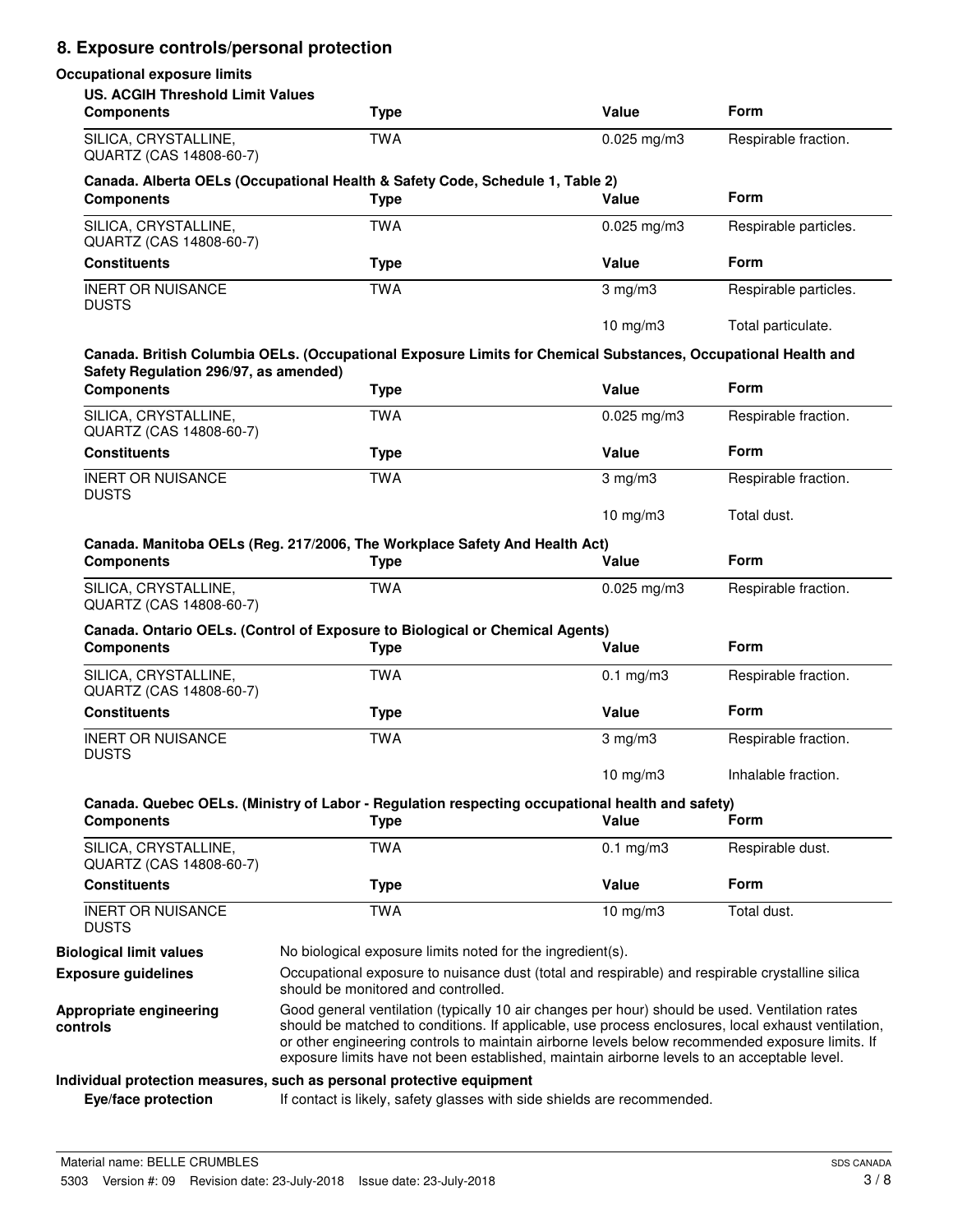| <b>Skin protection</b>            |                                                                                                                  |
|-----------------------------------|------------------------------------------------------------------------------------------------------------------|
| <b>Hand protection</b>            | Wear appropriate chemical resistant gloves.                                                                      |
| Other                             | Use of an impervious apron is recommended.                                                                       |
| <b>Respiratory protection</b>     | Use a particulate filter respirator for particulate concentrations exceeding the Occupational<br>Exposure Limit. |
| <b>Thermal hazards</b>            | Wear appropriate thermal protective clothing, when necessary.                                                    |
| General hygiene<br>considerations | Observe any medical surveillance requirements.                                                                   |

# **9. Physical and chemical properties**

| <b>Appearance</b>                                 |                                       |
|---------------------------------------------------|---------------------------------------|
| <b>Physical state</b>                             | Solid.                                |
| Form                                              | Solid.                                |
| Color                                             | Not available.                        |
| Odor                                              | Not available.                        |
| <b>Odor threshold</b>                             | Not applicable.                       |
| рH                                                | $8.5 - 11$                            |
| Melting point/freezing point                      | > 842 °F (> 450 °C) / Not applicable. |
| Initial boiling point and boiling<br>range        | Not applicable.                       |
| <b>Flash point</b>                                | Not applicable.                       |
| <b>Evaporation rate</b>                           | Not available.                        |
| Flammability (solid, gas)                         | Not available.                        |
| Upper/lower flammability or explosive limits      |                                       |
| <b>Flammability limit - lower</b>                 | Not applicable.                       |
| $(\%)$                                            |                                       |
| <b>Flammability limit - upper</b>                 | Not applicable.                       |
| $(\%)$                                            |                                       |
| Explosive limit - lower (%)                       | Not available.                        |
| Explosive limit - upper (%)                       | Not available.                        |
| Vapor pressure                                    | Not applicable.                       |
| <b>Vapor density</b>                              | Not applicable.                       |
| <b>Relative density</b>                           | $2.6$ g/cm <sup>3</sup>               |
| Solubility(ies)                                   |                                       |
| Solubility (water)                                | $< 0.9$ mg/l                          |
| <b>Partition coefficient</b><br>(n-octanol/water) | Not applicable.                       |
| <b>Auto-ignition temperature</b>                  | Not applicable.                       |
| <b>Decomposition temperature</b>                  | $>932$ °F ( $>500$ °C)                |
| <b>Viscosity</b>                                  | Not applicable.                       |
| <b>Viscosity temperature</b>                      | Not applicable.                       |
| <b>Other information</b>                          |                                       |
| <b>Bulk density</b>                               | $0.9 - 1.4$ g/cm <sup>3</sup>         |
| <b>Explosive limit</b>                            | Not applicable.                       |
| <b>Explosive properties</b>                       | Not explosive.                        |
| <b>Explosivity</b>                                | Not applicable.                       |
| <b>Flame extension</b>                            | Not applicable.                       |
| Flammability                                      | Not applicable.                       |
| <b>Flammability (flash back)</b>                  | Not applicable.                       |
| <b>Flammability (Heat of</b>                      | Not applicable.                       |
| combustion)                                       |                                       |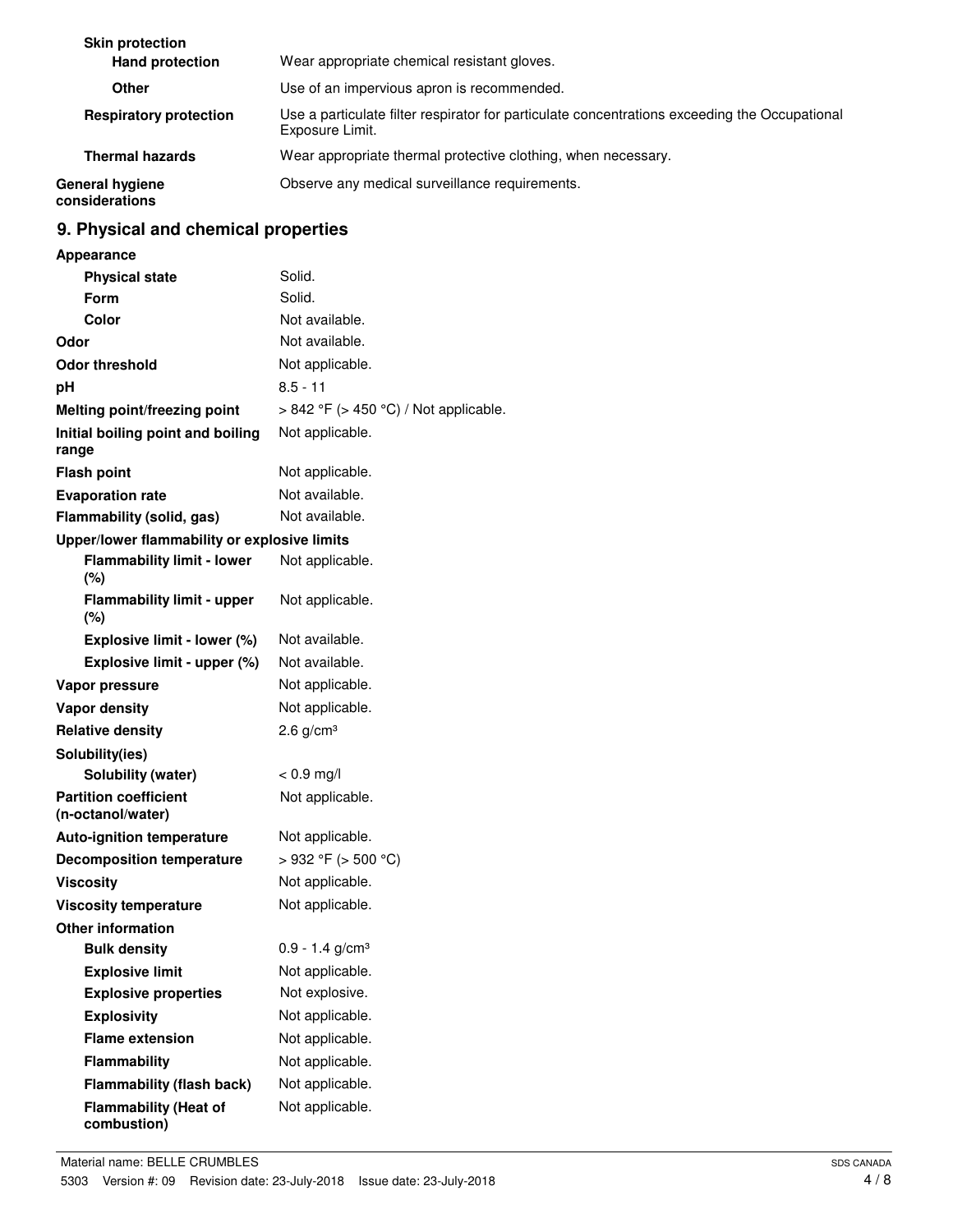| <b>Flammability (Train fire)</b> | Not applicable.       |
|----------------------------------|-----------------------|
| <b>Flammability class</b>        | Not applicable.       |
| <b>Flash point class</b>         | Not flammable         |
| Molecular formula                | <b>UVCB Substance</b> |
| <b>Molecular weight</b>          | Not applicable.       |
| <b>Oxidizing properties</b>      | Not oxidizing.        |
| <b>Percent volatile</b>          | $0\%$                 |
| pH in aqueous solution           | $8.5 - 11$            |
| <b>Specific gravity</b>          | Not applicable.       |
| voc                              | 0 %                   |

#### **10. Stability and reactivity**

| Reactivity                                   | The product is stable and non-reactive under normal conditions of use, storage and transport.       |
|----------------------------------------------|-----------------------------------------------------------------------------------------------------|
| <b>Chemical stability</b>                    | Material is stable under normal conditions.                                                         |
| <b>Possibility of hazardous</b><br>reactions | No dangerous reaction known under conditions of normal use.                                         |
| <b>Conditions to avoid</b>                   | Avoid temperatures exceeding the decomposition temperature. Contact with incompatible<br>materials. |
| Incompatible materials                       | Powerful oxidizers, Chlorine.                                                                       |
| <b>Hazardous decomposition</b><br>products   | No hazardous decomposition products are known.                                                      |

## **11. Toxicological information**

#### **Information on likely routes of exposure**

| <b>Inhalation</b>                                                                  | Prolonged inhalation may be harmful.                     |
|------------------------------------------------------------------------------------|----------------------------------------------------------|
| <b>Skin contact</b>                                                                | No adverse effects due to skin contact are expected.     |
| Eye contact                                                                        | Direct contact with eyes may cause temporary irritation. |
| Ingestion                                                                          | Expected to be a low ingestion hazard.                   |
| Symptoms related to the<br>physical, chemical and<br>toxicological characteristics | Direct contact with eyes may cause temporary irritation. |

#### **Information on toxicological effects**

| <b>Acute toxicity</b>                    | Not known.                                                                                                          |                            |
|------------------------------------------|---------------------------------------------------------------------------------------------------------------------|----------------------------|
| <b>Product</b>                           | <b>Species</b>                                                                                                      | <b>Test Results</b>        |
| Bentonite (CAS 1302-78-9)                |                                                                                                                     |                            |
| Acute                                    |                                                                                                                     |                            |
| <b>Inhalation</b>                        |                                                                                                                     |                            |
| Dust                                     |                                                                                                                     |                            |
| LC50                                     | Rat                                                                                                                 | > 5.27 mg/l, 4 hr OECD 436 |
| Oral                                     |                                                                                                                     |                            |
| Dust                                     |                                                                                                                     |                            |
| LD50                                     | Rat                                                                                                                 | > 2000 mg/kg OECD 425      |
| <b>Skin corrosion/irritation</b>         | Prolonged skin contact may cause temporary irritation.                                                              |                            |
| Serious eye damage/eye<br>irritation     | Direct contact with eyes may cause temporary irritation.                                                            |                            |
| <b>Respiratory or skin sensitization</b> |                                                                                                                     |                            |
| <b>Respiratory sensitization</b>         | Not a respiratory sensitizer.                                                                                       |                            |
| <b>Skin sensitization</b>                | This product is not expected to cause skin sensitization.                                                           |                            |
| Germ cell mutagenicity                   | No data available to indicate product or any components present at greater than 0.1% are<br>mutagenic or genotoxic. |                            |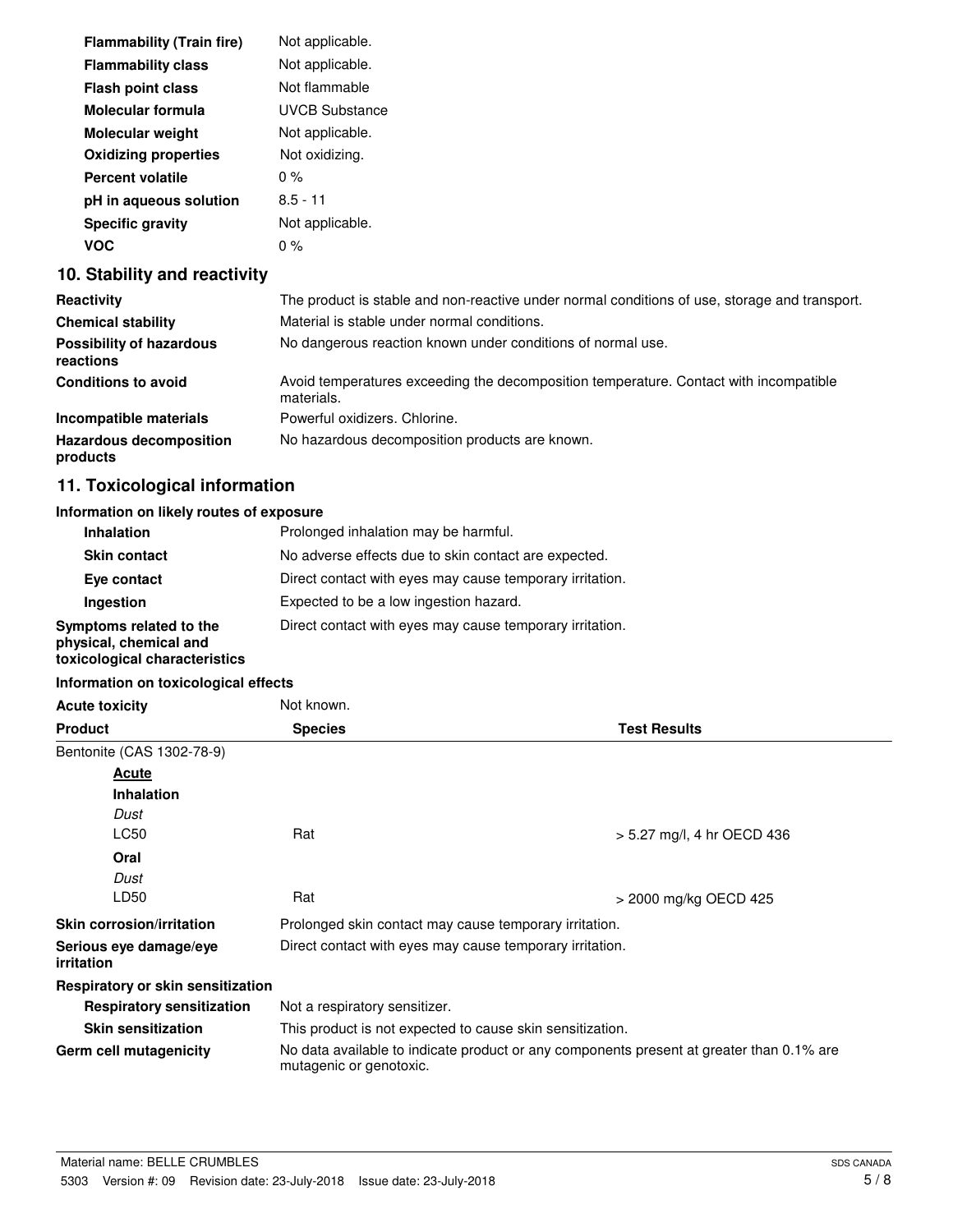| Carcinogenicity                                                                                             |                           |                  | respirable crystalline silica should be monitored and controlled.            | In 1997, IARC (the International Agency for Research on Cancer) concluded that crystalline silica<br>inhaled from occupational sources can cause lung cancer in humans. However in making the<br>overall evaluation, IARC noted that "carcinogenicity was not detected in all industrial<br>circumstances studied. Carcinogenicity may be dependent on inherent characteristics of the<br>crystalline silica or on external factors affecting its biological activity or distribution of its<br>polymorphs." (IARC Monographs on the evaluation of the carcinogenic risks of chemicals to<br>humans, Silica, silicates dust and organic fibres, 1997, Vol. 68, IARC, Lyon, France.) In June<br>2003, SCOEL (the EU Scientific Committee on Occupational Exposure Limits) concluded that the<br>main effect in humans of the inhalation of respirable crystalline silica dust is silicosis. "There is<br>sufficient information to conclude that the relative risk of lung cancer is increased in persons with<br>silicosis (and, apparently, not in employees without silicosis exposed to silica dust in quarries and<br>in the ceramic industry). Therefore, preventing the onset of silicosis will also reduce the cancer<br>risk" (SCOEL SUM Doc 94-final, June 2003) According to the current state of the art, worker<br>protection against silicosis can be consistently assured by respecting the existing regulatory<br>occupational exposure limits. May cause cancer. Occupational exposure to respirable dust and |
|-------------------------------------------------------------------------------------------------------------|---------------------------|------------------|------------------------------------------------------------------------------|-------------------------------------------------------------------------------------------------------------------------------------------------------------------------------------------------------------------------------------------------------------------------------------------------------------------------------------------------------------------------------------------------------------------------------------------------------------------------------------------------------------------------------------------------------------------------------------------------------------------------------------------------------------------------------------------------------------------------------------------------------------------------------------------------------------------------------------------------------------------------------------------------------------------------------------------------------------------------------------------------------------------------------------------------------------------------------------------------------------------------------------------------------------------------------------------------------------------------------------------------------------------------------------------------------------------------------------------------------------------------------------------------------------------------------------------------------------------------------------------------------------------------------|
| <b>ACGIH Carcinogens</b>                                                                                    |                           |                  |                                                                              |                                                                                                                                                                                                                                                                                                                                                                                                                                                                                                                                                                                                                                                                                                                                                                                                                                                                                                                                                                                                                                                                                                                                                                                                                                                                                                                                                                                                                                                                                                                               |
| SILICA, CRYSTALLINE, QUARTZ (CAS 14808-60-7)                                                                |                           |                  | A2 Suspected human carcinogen.                                               |                                                                                                                                                                                                                                                                                                                                                                                                                                                                                                                                                                                                                                                                                                                                                                                                                                                                                                                                                                                                                                                                                                                                                                                                                                                                                                                                                                                                                                                                                                                               |
| Canada - Alberta OELs: Carcinogen category                                                                  |                           |                  |                                                                              |                                                                                                                                                                                                                                                                                                                                                                                                                                                                                                                                                                                                                                                                                                                                                                                                                                                                                                                                                                                                                                                                                                                                                                                                                                                                                                                                                                                                                                                                                                                               |
| SILICA, CRYSTALLINE, QUARTZ (CAS 14808-60-7)<br>Canada - Manitoba OELs: carcinogenicity                     |                           |                  | Suspected human carcinogen.                                                  |                                                                                                                                                                                                                                                                                                                                                                                                                                                                                                                                                                                                                                                                                                                                                                                                                                                                                                                                                                                                                                                                                                                                                                                                                                                                                                                                                                                                                                                                                                                               |
| SILICA, CRYSTALLINE, QUARTZ (CAS 14808-60-7)                                                                |                           |                  | Suspected human carcinogen.                                                  |                                                                                                                                                                                                                                                                                                                                                                                                                                                                                                                                                                                                                                                                                                                                                                                                                                                                                                                                                                                                                                                                                                                                                                                                                                                                                                                                                                                                                                                                                                                               |
| Canada - Quebec OELs: Carcinogen category                                                                   |                           |                  |                                                                              |                                                                                                                                                                                                                                                                                                                                                                                                                                                                                                                                                                                                                                                                                                                                                                                                                                                                                                                                                                                                                                                                                                                                                                                                                                                                                                                                                                                                                                                                                                                               |
| SILICA, CRYSTALLINE, QUARTZ (CAS 14808-60-7)<br>IARC Monographs. Overall Evaluation of Carcinogenicity      |                           |                  | Suspected carcinogenic effect in humans.                                     |                                                                                                                                                                                                                                                                                                                                                                                                                                                                                                                                                                                                                                                                                                                                                                                                                                                                                                                                                                                                                                                                                                                                                                                                                                                                                                                                                                                                                                                                                                                               |
|                                                                                                             |                           |                  |                                                                              |                                                                                                                                                                                                                                                                                                                                                                                                                                                                                                                                                                                                                                                                                                                                                                                                                                                                                                                                                                                                                                                                                                                                                                                                                                                                                                                                                                                                                                                                                                                               |
| SILICA, CRYSTALLINE, QUARTZ (CAS 14808-60-7)<br>US. National Toxicology Program (NTP) Report on Carcinogens |                           |                  | 1 Carcinogenic to humans.                                                    |                                                                                                                                                                                                                                                                                                                                                                                                                                                                                                                                                                                                                                                                                                                                                                                                                                                                                                                                                                                                                                                                                                                                                                                                                                                                                                                                                                                                                                                                                                                               |
| SILICA, CRYSTALLINE, QUARTZ (CAS 14808-60-7)                                                                |                           |                  | Known To Be Human Carcinogen.                                                |                                                                                                                                                                                                                                                                                                                                                                                                                                                                                                                                                                                                                                                                                                                                                                                                                                                                                                                                                                                                                                                                                                                                                                                                                                                                                                                                                                                                                                                                                                                               |
| <b>Reproductive toxicity</b>                                                                                |                           |                  | This product is not expected to cause reproductive or developmental effects. |                                                                                                                                                                                                                                                                                                                                                                                                                                                                                                                                                                                                                                                                                                                                                                                                                                                                                                                                                                                                                                                                                                                                                                                                                                                                                                                                                                                                                                                                                                                               |
| Specific target organ toxicity -<br>single exposure                                                         | Not classified.           |                  |                                                                              |                                                                                                                                                                                                                                                                                                                                                                                                                                                                                                                                                                                                                                                                                                                                                                                                                                                                                                                                                                                                                                                                                                                                                                                                                                                                                                                                                                                                                                                                                                                               |
| Specific target organ toxicity -<br>repeated exposure                                                       |                           |                  | Causes damage to organs through prolonged or repeated exposure.              |                                                                                                                                                                                                                                                                                                                                                                                                                                                                                                                                                                                                                                                                                                                                                                                                                                                                                                                                                                                                                                                                                                                                                                                                                                                                                                                                                                                                                                                                                                                               |
| <b>Aspiration hazard</b>                                                                                    | Not an aspiration hazard. |                  |                                                                              |                                                                                                                                                                                                                                                                                                                                                                                                                                                                                                                                                                                                                                                                                                                                                                                                                                                                                                                                                                                                                                                                                                                                                                                                                                                                                                                                                                                                                                                                                                                               |
| <b>Chronic effects</b>                                                                                      |                           |                  | harmful. Prolonged exposure may cause chronic effects.                       | Causes damage to organs through prolonged or repeated exposure. Prolonged inhalation may be                                                                                                                                                                                                                                                                                                                                                                                                                                                                                                                                                                                                                                                                                                                                                                                                                                                                                                                                                                                                                                                                                                                                                                                                                                                                                                                                                                                                                                   |
| 12. Ecological information                                                                                  |                           |                  |                                                                              |                                                                                                                                                                                                                                                                                                                                                                                                                                                                                                                                                                                                                                                                                                                                                                                                                                                                                                                                                                                                                                                                                                                                                                                                                                                                                                                                                                                                                                                                                                                               |
| <b>Ecotoxicity</b>                                                                                          |                           |                  |                                                                              | The product is not classified as environmentally hazardous. However, this does not exclude the<br>possibility that large or frequent spills can have a harmful or damaging effect on the environment.                                                                                                                                                                                                                                                                                                                                                                                                                                                                                                                                                                                                                                                                                                                                                                                                                                                                                                                                                                                                                                                                                                                                                                                                                                                                                                                         |
| <b>Product</b>                                                                                              |                           | <b>Species</b>   |                                                                              | <b>Test Results</b>                                                                                                                                                                                                                                                                                                                                                                                                                                                                                                                                                                                                                                                                                                                                                                                                                                                                                                                                                                                                                                                                                                                                                                                                                                                                                                                                                                                                                                                                                                           |
| Bentonite (CAS 1302-78-9)                                                                                   |                           |                  |                                                                              |                                                                                                                                                                                                                                                                                                                                                                                                                                                                                                                                                                                                                                                                                                                                                                                                                                                                                                                                                                                                                                                                                                                                                                                                                                                                                                                                                                                                                                                                                                                               |
| <b>Aquatic</b>                                                                                              |                           |                  |                                                                              |                                                                                                                                                                                                                                                                                                                                                                                                                                                                                                                                                                                                                                                                                                                                                                                                                                                                                                                                                                                                                                                                                                                                                                                                                                                                                                                                                                                                                                                                                                                               |
| Algae                                                                                                       | <b>EC50</b>               | Freshwater algae |                                                                              | $> 100$ mg/l, 72 hours                                                                                                                                                                                                                                                                                                                                                                                                                                                                                                                                                                                                                                                                                                                                                                                                                                                                                                                                                                                                                                                                                                                                                                                                                                                                                                                                                                                                                                                                                                        |
| Crustacea                                                                                                   | <b>EC50</b>               |                  | Coon stripe shrimp (Pandalus danae)                                          | 24.8 mg/l, 96 hours                                                                                                                                                                                                                                                                                                                                                                                                                                                                                                                                                                                                                                                                                                                                                                                                                                                                                                                                                                                                                                                                                                                                                                                                                                                                                                                                                                                                                                                                                                           |

|                                  |                    | Daphnia                                                                                                                                                                                    | $> 100$ mg/l, 48 hours     |
|----------------------------------|--------------------|--------------------------------------------------------------------------------------------------------------------------------------------------------------------------------------------|----------------------------|
|                                  |                    | Dungeness or edible crab (Cancer<br>magister)                                                                                                                                              | 81.6 mg/l, 96 hours        |
| Fish                             | LC50               | Freshwater fish                                                                                                                                                                            | 16000 mg/l, 96 hours       |
|                                  |                    | Marine water fish                                                                                                                                                                          | 2800 - 3200 mg/l, 24 hours |
| Persistence and degradability    |                    | No data is available on the degradability of any ingredients in the mixture.                                                                                                               |                            |
| <b>Bioaccumulative potential</b> | No data available. |                                                                                                                                                                                            |                            |
| Mobility in soil                 | No data available. |                                                                                                                                                                                            |                            |
| Other adverse effects            |                    | No other adverse environmental effects (e.g. ozone depletion, photochemical ozone creation<br>potential, endocrine disruption, global warming potential) are expected from this component. |                            |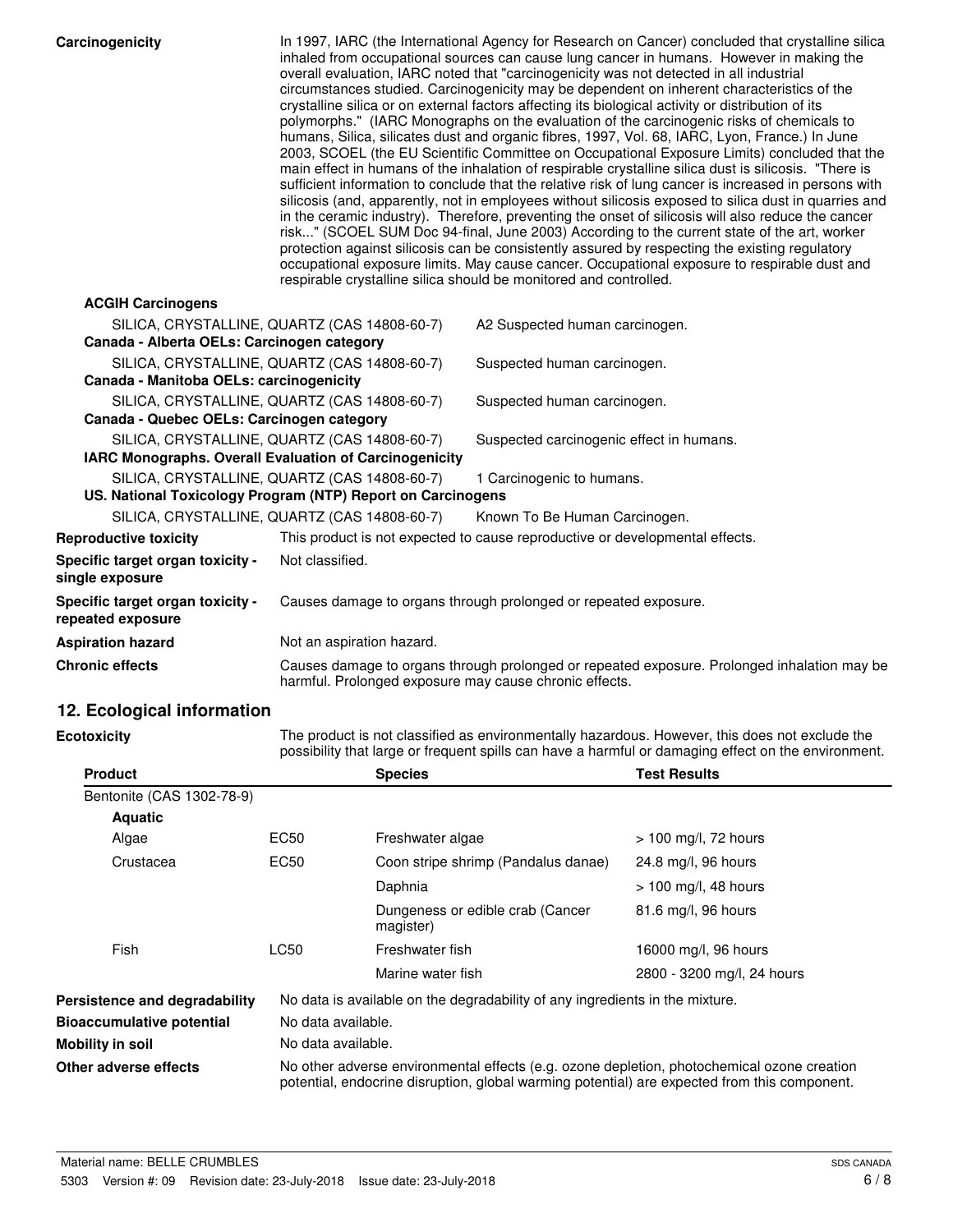#### **13. Disposal considerations**

| <b>Disposal instructions</b>             | Collect and reclaim or dispose in sealed containers at licensed waste disposal site. Dispose of<br>contents/container in accordance with local/regional/national/international regulations.                            |
|------------------------------------------|------------------------------------------------------------------------------------------------------------------------------------------------------------------------------------------------------------------------|
| Local disposal regulations               | Dispose in accordance with all applicable regulations.                                                                                                                                                                 |
| Hazardous waste code                     | The waste code should be assigned in discussion between the user, the producer and the waste<br>disposal company.                                                                                                      |
| Waste from residues / unused<br>products | Dispose of in accordance with local regulations. Empty containers or liners may retain some<br>product residues. This material and its container must be disposed of in a safe manner (see:<br>Disposal instructions). |
| <b>Contaminated packaging</b>            | Since emptied containers may retain product residue, follow label warnings even after container is<br>emptied. Empty containers should be taken to an approved waste handling site for recycling or<br>disposal.       |

#### **14. Transport information**

#### **TDG**

Not regulated as dangerous goods.

### **IATA**

Not regulated as dangerous goods.

#### **IMDG**

Not regulated as dangerous goods.

#### **Transport in bulk according to** Not applicable. **Annex II of MARPOL 73/78 and the IBC Code**

#### **15. Regulatory information**

**Canadian regulations**

This product has been classified in accordance with the hazard criteria of the HPR and the SDS contains all the information required by the HPR.

| <b>Controlled Drugs and Substances Act</b>     |                                                                           |                        |
|------------------------------------------------|---------------------------------------------------------------------------|------------------------|
| Not regulated.                                 |                                                                           |                        |
| Export Control List (CEPA 1999, Schedule 3)    |                                                                           |                        |
| Not listed.                                    |                                                                           |                        |
| <b>Greenhouse Gases</b>                        |                                                                           |                        |
| Not listed.                                    |                                                                           |                        |
| <b>Precursor Control Regulations</b>           |                                                                           |                        |
| Not regulated.                                 |                                                                           |                        |
| <b>International regulations</b>               |                                                                           |                        |
| <b>Stockholm Convention</b>                    |                                                                           |                        |
| Not applicable.<br><b>Rotterdam Convention</b> |                                                                           |                        |
| Not applicable.<br>Kyoto protocol              |                                                                           |                        |
| Not applicable.<br><b>Montreal Protocol</b>    |                                                                           |                        |
| Not applicable.<br><b>Basel Convention</b>     |                                                                           |                        |
| Not applicable.                                |                                                                           |                        |
| <b>International Inventories</b>               |                                                                           |                        |
| Country(s) or region                           | <b>Inventory name</b>                                                     | On inventory (yes/no)* |
| Australia                                      | Australian Inventory of Chemical Substances (AICS)                        | No.                    |
| Canada                                         | Domestic Substances List (DSL)                                            | No.                    |
| Canada                                         | Non-Domestic Substances List (NDSL)                                       | No.                    |
| China                                          | Inventory of Existing Chemical Substances in China (IECSC)                | No.                    |
| Europe                                         | European Inventory of Existing Commercial Chemical<br>Substances (EINECS) | No                     |
| Europe                                         | European List of Notified Chemical Substances (ELINCS)                    | No.                    |
| Japan                                          | Inventory of Existing and New Chemical Substances (ENCS)                  | Yes                    |